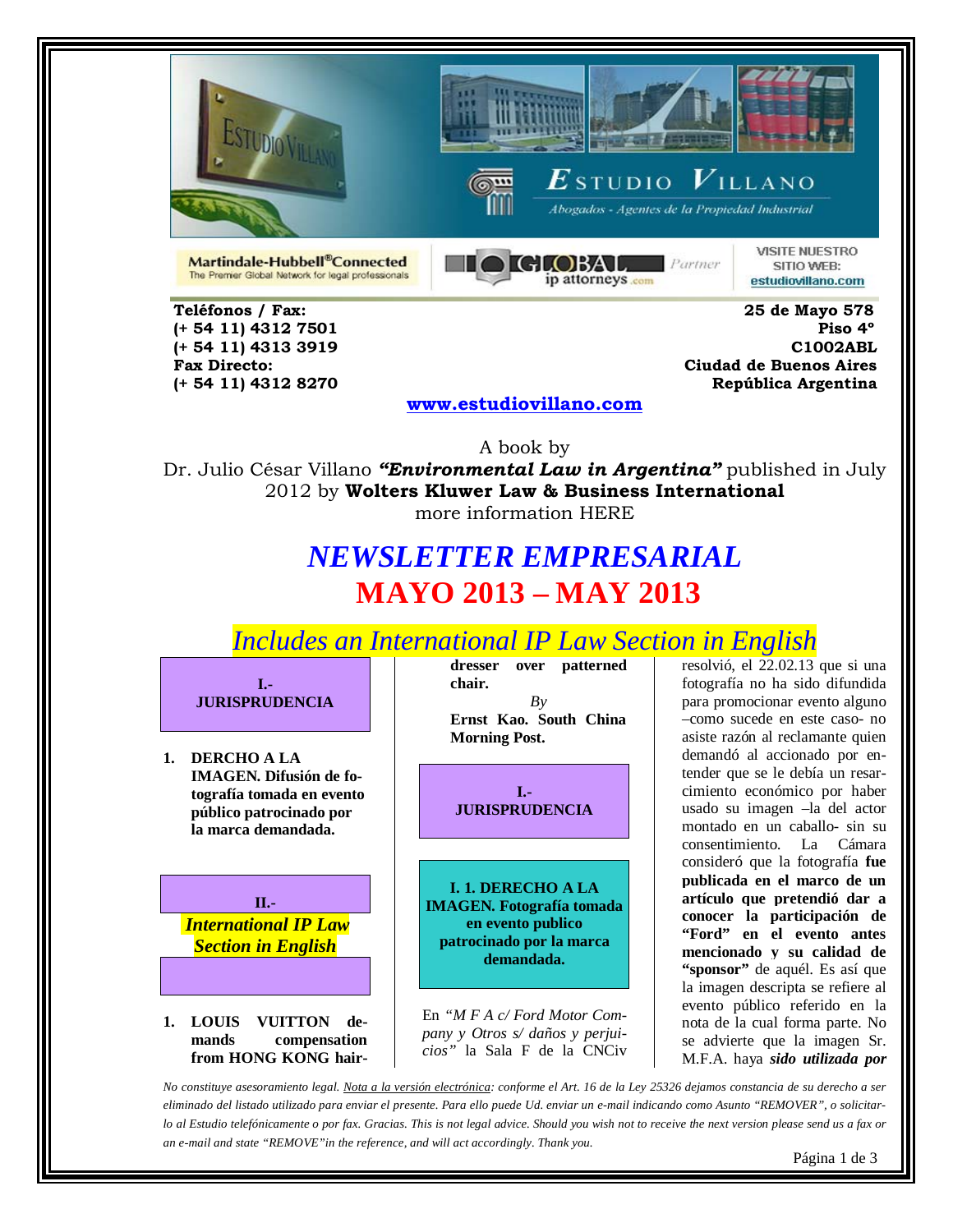





 $\boldsymbol{E}$ studio  $\boldsymbol{V}$ illano Abogados - Agentes de la Propiedad Industrial

Martindale-Hubbell®Connected The Premier Global Network for legal professionals



**VISITE NUESTRO** SITIO WEB: estudiovillano.com

 **Teléfonos / Fax: 25 de Mayo 578** 

 **(+ 54 11) 4312 7501 Piso 4º (+ 54 11) 4313 3919 C1002ABL Fax Directo: Ciudad de Buenos Aires (+ 54 11) 4312 8270 República Argentina** 

#### **[www.estudiovillano.com](http://www.estudiovillano.com/)**

A book by Dr. Julio César Villano *"Environmental Law in Argentina"* published in July 2012 by **Wolters Kluwer Law & Business International** more information HERE

## *NEWSLETTER EMPRESARIAL* **MAYO 2013 – MAY 2013**

*Includes an International IP Law Section in English* 

*la demandada para promocionar producto alguno*. Se tuvo en cuenta además que si bien en otras páginas de la aludida revista aparecen publicitados vehículos de la marca "Ford" no fue utilizada en ellas **la imagen del actor, que sólo aparece como un elemento más de la fotografía tomada en un evento público patrocinado por "Ford"**, del cual M.F.A. fue partícipe. Fuente: [www.eldial.com.ar](http://www.eldial.com.ar/)

**II.-** *International IP Law Section in English* 

**II. 1. LOUIS VUITTON demands compensation from HONG KONG hairdresser over patterned chair.**



*by* **Ernst Kao** *South China Morning Post*

Luxury goods brand Louis Vuitton is accusing the owner of a Shau Kei Wan hair salon of trademark infringement after he was found to have chairs covered in what appeared to be the French label's trademarked check pattern, *Apple Daily* [reported](http://www.sharpdaily.hk/article/news/20130305/179179/%E6%B8%AF%E4%BA%BA%E5%8D%83%E5%85%83%E8%A8%82%E9%80%A0%E8%80%81%E7%BF%BB%E5%87%B3-LV%E7%B4%A2%E5%84%9F2.5%E8%90%AC) on Tuesday. The salon's owner, a man surnamed Chan, said LVMH sent him a "deed of undertaking" initially demanding HK\$25,000 in compensation and a published apology. The company eventually agreed to reduce the amount by half to HK\$12,500, but still required Chan to publish the apology on or before next Thursday. The company said they found an adjustable stool

*No constituye asesoramiento legal. Nota a la versión electrónica: conforme el Art. 16 de la Ley 25326 dejamos constancia de su derecho a ser eliminado del listado utilizado para enviar el presente. Para ello puede Ud. enviar un e-mail indicando como Asunto "REMOVER", o solicitarlo al Estudio telefónicamente o por fax. Gracias. This is not legal advice. Should you wish not to receive the next version please send us a fax or an e-mail and state "REMOVE"in the reference, and will act accordingly. Thank you.*